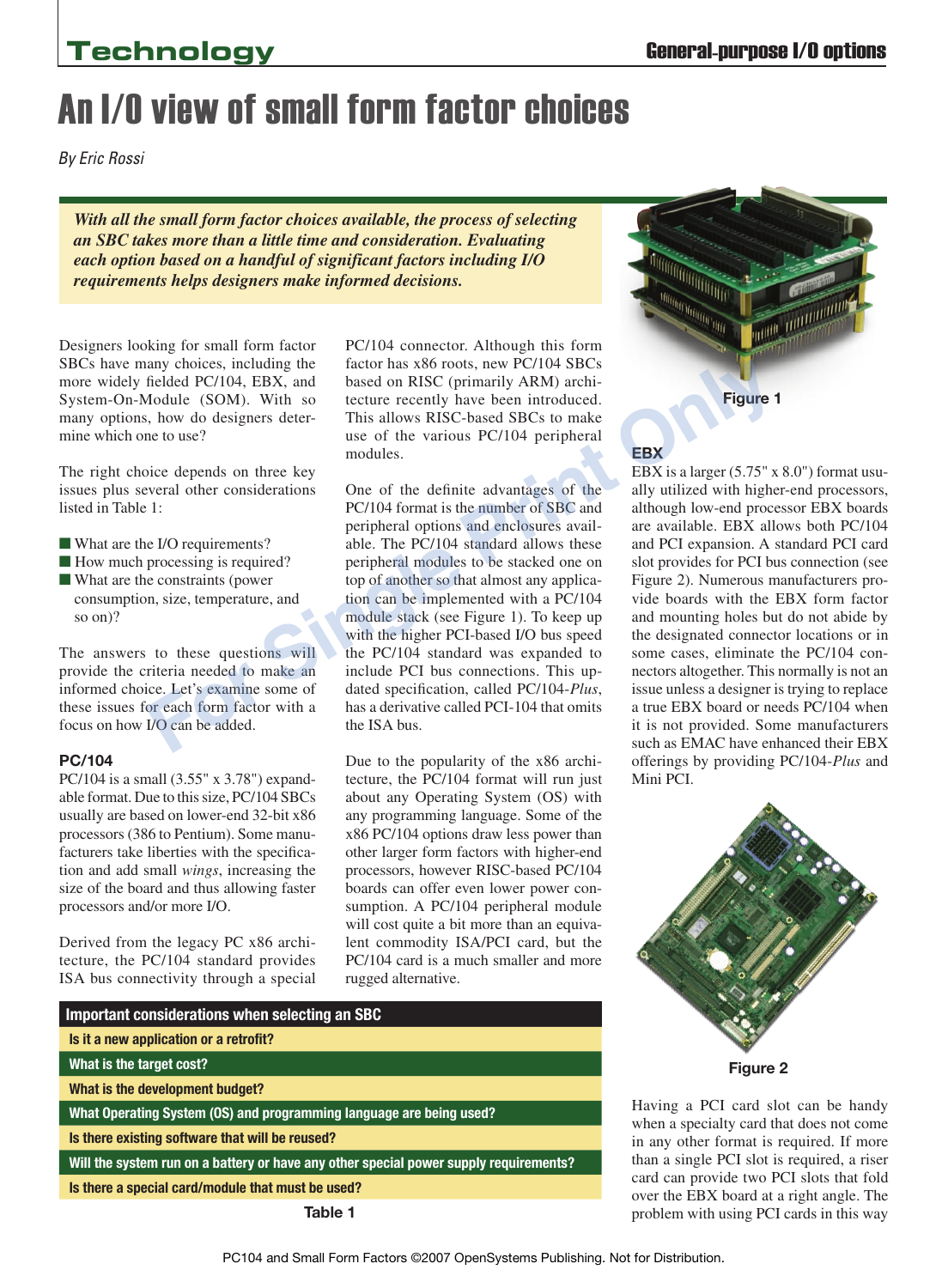is that they are difficult to mount and hold secure without fabricating custom brackets. EMAC offers enclosures that handle EBX boards with PCI cards holding them securely.

EBX, like the PC/104 form factor, is based on x86 architecture and will run almost any OS with any programming language. In addition, since EBX is relatively large, four serial ports and four or more USB ports are usually provided as well as one or more Ethernet ports. As mentioned, some EBX boards provide Mini PCI expansion, which is ideal for adding wireless 802.11 Ethernet.

The 3.5" Half EBX format is a very popular derivative of the EBX form factor, which as its name indicates is half the size of a full EBX board. In addition to its smaller size, the Half EBX board utilizes onboard connectors for its standard I/O (such as serial DB9, RJ-45 Ethernet, USB, PS2 keyboard, and DB15 video), eliminating some of the cables EBX and PC/104 boards require. The cables are usually not included with a full EBX board and are purchased separately.

**"SOM splits the difference between off-the-shelf and full custom designs, taking the best elements of both approaches."**

### **SOM**

While PC/104 and EBX have been around for a while, the System-On-Module (SOM, also referred to as *Computer-On-Module* or *COM*) alternative is relatively new. PC/104 and EBX solutions usually have myriad cables. Many applications such as data acquisition and control, for example, will require one or more PC/104 expansion modules and possibly a terminal board or two. Although this is a less than optimum solution, it is off the shelf, minimizing time to market and incurring minimal design cost. Alternatively, a full custom solution might be favorable but would incur a large engineering design effort. Additionally, the processor core can be the riskiest part of the design, especially with higher-end processors.

SOM splits the difference between offthe-shelf and full custom designs, taking the best elements of both approaches. This semicustom SOM approach comprises two components: the processor module and the carrier board. The off-the-shelf processor module contains the processor, memory, real-time clock, Ethernet, serial ports, hard disk and/or flash disk interface, and other processor-specific I/O. The module plugs into a carrier board, which provides all the system connectors and any additional I/O components required for the application. EIX boards provide<br>
SOM splits the difference between off-<br>
interesting and response the the best elements of but here is a serpent<br>
search the best elements of both approaches. This<br>
sexpansion but S. P. CEBX format is a

While carrier boards can be purchased off the shelf, enabling immediate software development, the carrier board must be custom designed for the application at hand to reap the benefits of the SOM approach (see Figure 3). The customer or module manufacturer can perform a custom carrier board design, but regardless of who performs it, the time frame, design cost, and risk are reduced over a full custom design. An SOM design can decrease the cabling and expansion module stacking found in a strictly offthe-shelf approach, not to mention the system unit cost savings. In addition, the reduction in cabling and module inter-



**Figure 3**

connections makes an inherently more reliable system.

Like SBCs, SOMs come in a variety of flavors, some of which are standards based and others that are propriety designs. ETX, COM Express, XTX, and STX are examples of standard SOMs covered by the ETX Industrial Group (www.etx-ig.org), PICMG (www.picmg. org), the XTX Consortium (www.xtxstandard.org), and the STX Consortium (www.stx-consortium.com), respectively. These standards are primarily based on 32-bit x86 architecture and feature a combination of ISA, PCI, or PCI Express expansion buses. The advantage of these SOMs is that a number of manufacturers second source them. Proprietary SOMs, which are usually smaller and less expensive than their standard counterparts, come in a variety of form factors and use a mix of 8-, 16-, and 32-bit processors. They are usually pin compatible within a manufacturer's product line but not from manufacturer to manufacturer even when the exact same form factor is used.

In either case, by utilizing a pin compatible SOM product line, the SOM approach provides an upgrade path when future enhancements call for a more powerful processor. In addition, once an application is built around a particular processor module, the development environment and all the code written for it should come across seamlessly to the next project. SOM also increases product longevity. Unlike what's possible with a full custom approach, the processor module can be replaced easily once the processor, flash, or RAM becomes obsolete.

### **Narrowing the choices**

PC/104 is an ideal solution for applications that demand an off-the-shelf small form factor with low- to mid-range processing power. The primary disadvantages are multiple cables that tend to come loose if not secured and relatively expensive system cost when several modules are required.

EBX is well suited for high-end applications especially when a PCI card is required. It has the same cabling issues as PC/104 and is much larger than a PC/104 module. The 3.5" Half EBX resolves some of the cabling issues and is smaller than EBX.